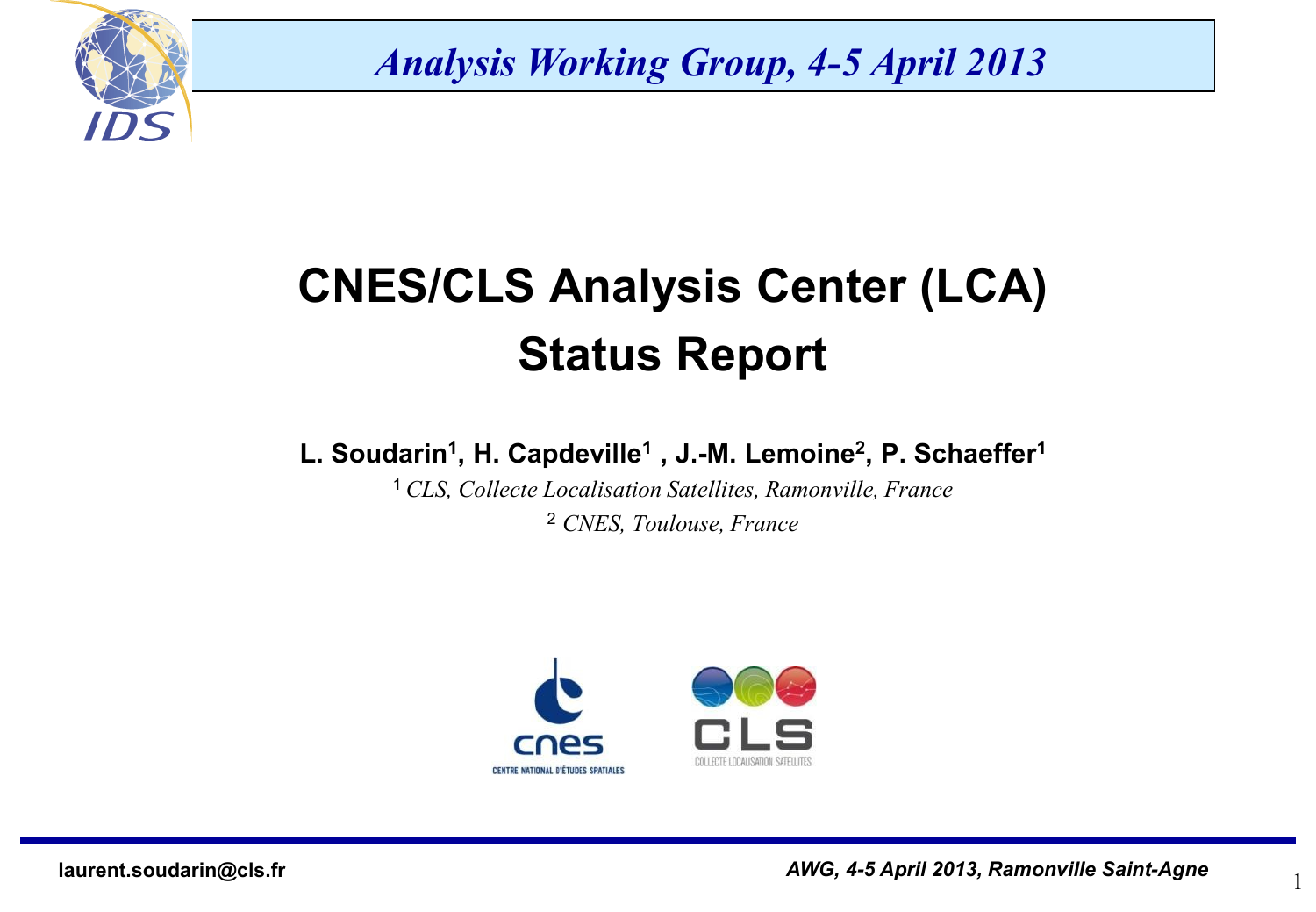#### **Overview**

- 1. Data we plan to process.
- 2. Summary of changes wrt. ITRF2008 submissions.
- 3. Processing status, and time to reprocess entire series.
- 4. Any open questions or issues of concern.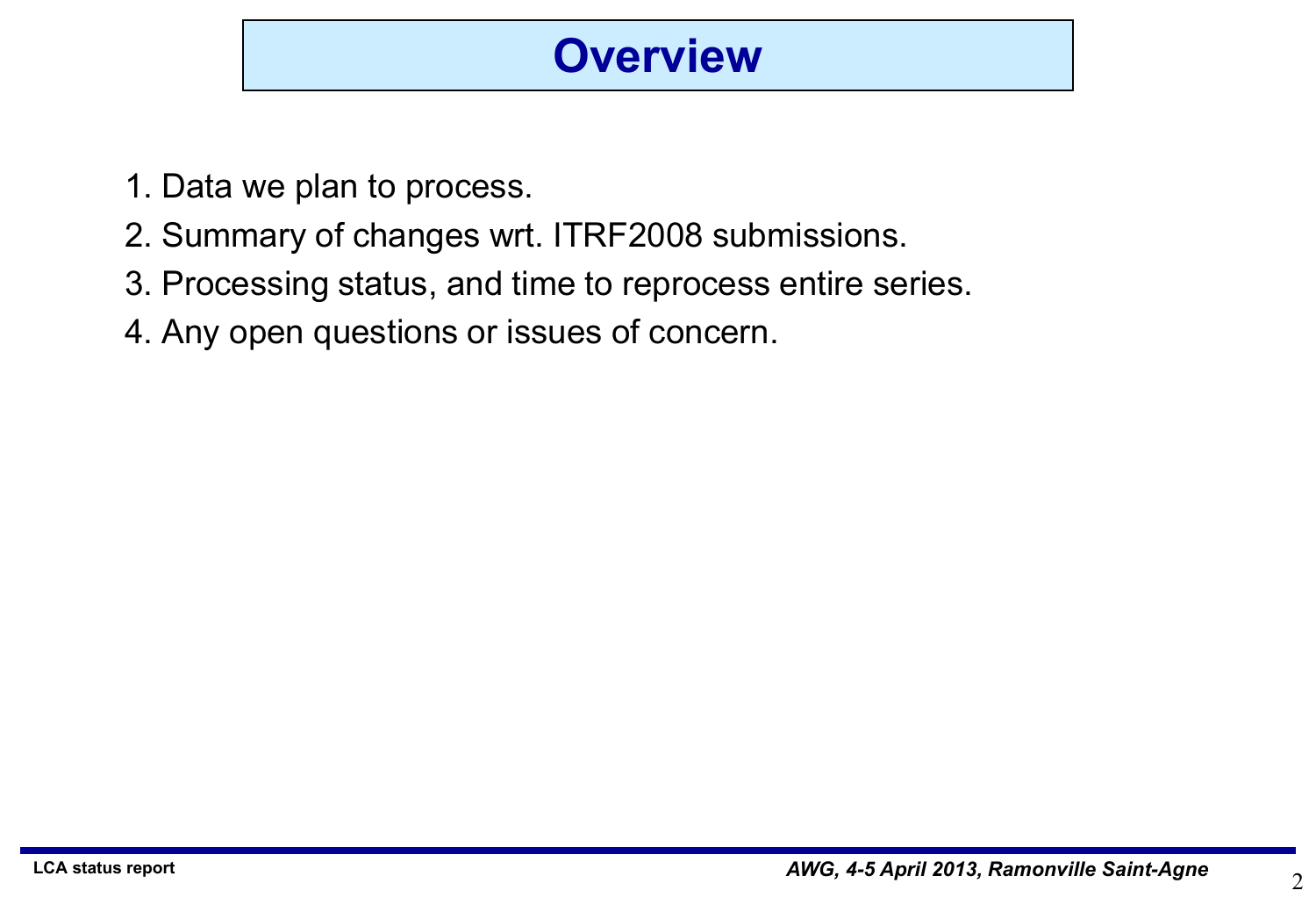#### **Data we plan to process**

#### *ITRF 2013*

*ITRF2008*

|              |  |  | 1993 1994 1995 1996 1997 1998 1999 2000 2001 2002 2003 2004 2005 2006 2007 2008 2009 2010 2011 2012 2013 |  |  |  |   |  |  |  |  |
|--------------|--|--|----------------------------------------------------------------------------------------------------------|--|--|--|---|--|--|--|--|
| <b>Topex</b> |  |  |                                                                                                          |  |  |  |   |  |  |  |  |
| Spot-2       |  |  |                                                                                                          |  |  |  |   |  |  |  |  |
| Spot-3       |  |  |                                                                                                          |  |  |  |   |  |  |  |  |
| Spot-4       |  |  |                                                                                                          |  |  |  |   |  |  |  |  |
| Jason-1      |  |  |                                                                                                          |  |  |  | ? |  |  |  |  |
| Spot-5       |  |  |                                                                                                          |  |  |  |   |  |  |  |  |
| Envisat      |  |  |                                                                                                          |  |  |  |   |  |  |  |  |
| Jason-2      |  |  |                                                                                                          |  |  |  |   |  |  |  |  |
| Cryosat2     |  |  |                                                                                                          |  |  |  |   |  |  |  |  |
| $Hy-2a$      |  |  |                                                                                                          |  |  |  |   |  |  |  |  |

- latest version of DORIS 1B files (redeliveries for ENV in 2012, JA2 and CS2 in 2011, SP4 1998 in 2010)
- no data of 1992
- proposition (see HC's presentation): Jason-1 (back-up chain) 2004/11 (end TOP)  $\rightarrow$  2008/07 (start JA2)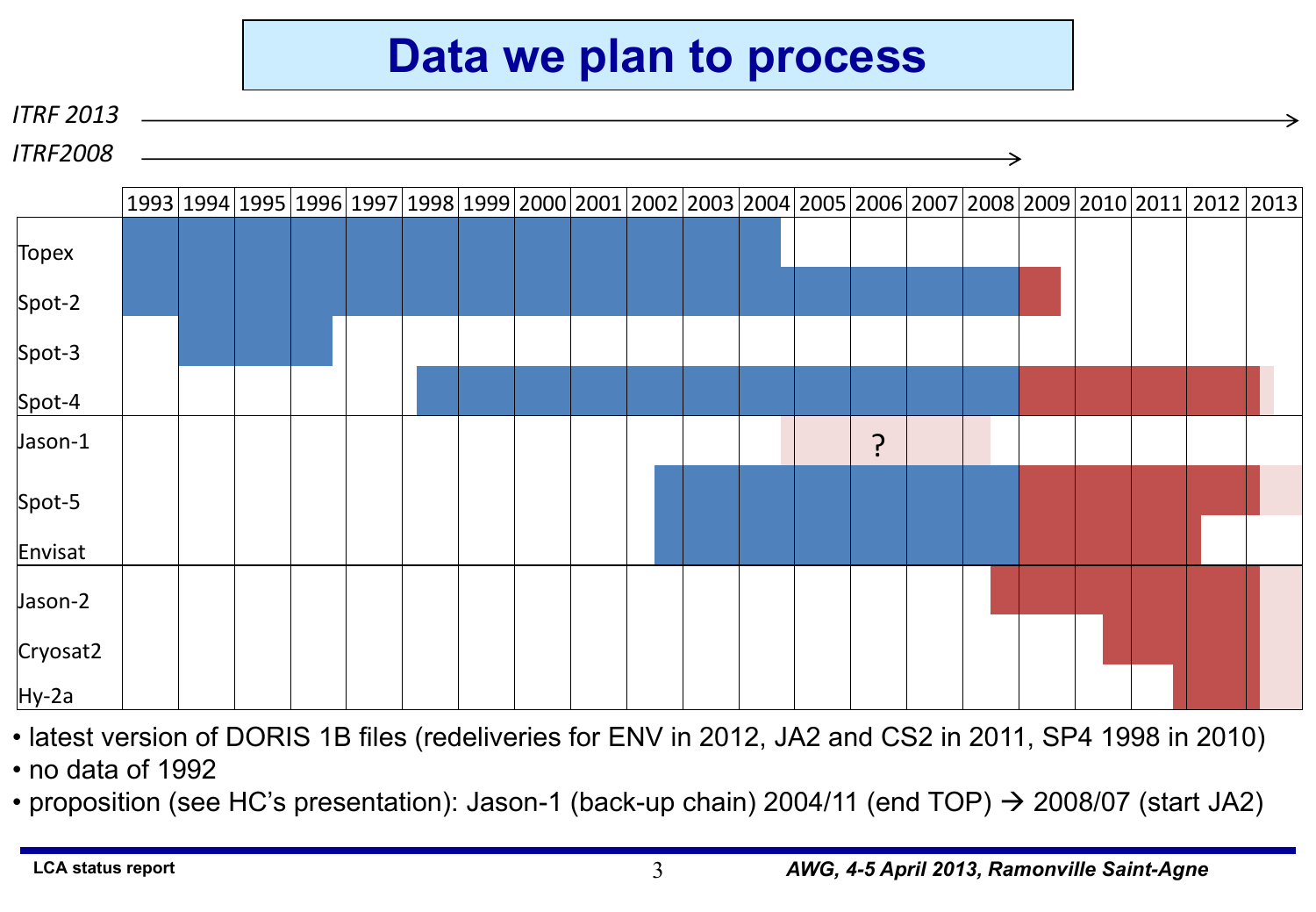#### **Summary of changes wrt. ITRF2008 submissions**

#### From IDS-3 strategy to current processing (wd30/wd32)

The GINS 11.2d1 version we used includes:

- revised attitude laws for TOPEX/JASON-1/JASON-2, Envisat and Cryosat-2
- fixed bug related to the frequency bias
- new macro-model tuned by GRGS for Jason-2
- phase wind-up effect implemented in GINS and used in the data processing

Changes with respect to the previous processing set up for the IDS-3 realization:

- DPOD2008 as a priori instead of DPOD2005
- IERS EOP series aligned on ITRF2008
- GMF/GPT tropospheric model instead of zenith delay derived from ECMWF meteorological model and Guo&Langley mapping function
- EIGEN-6S gravity model with C20 corrections instead of EIGEN-GL04S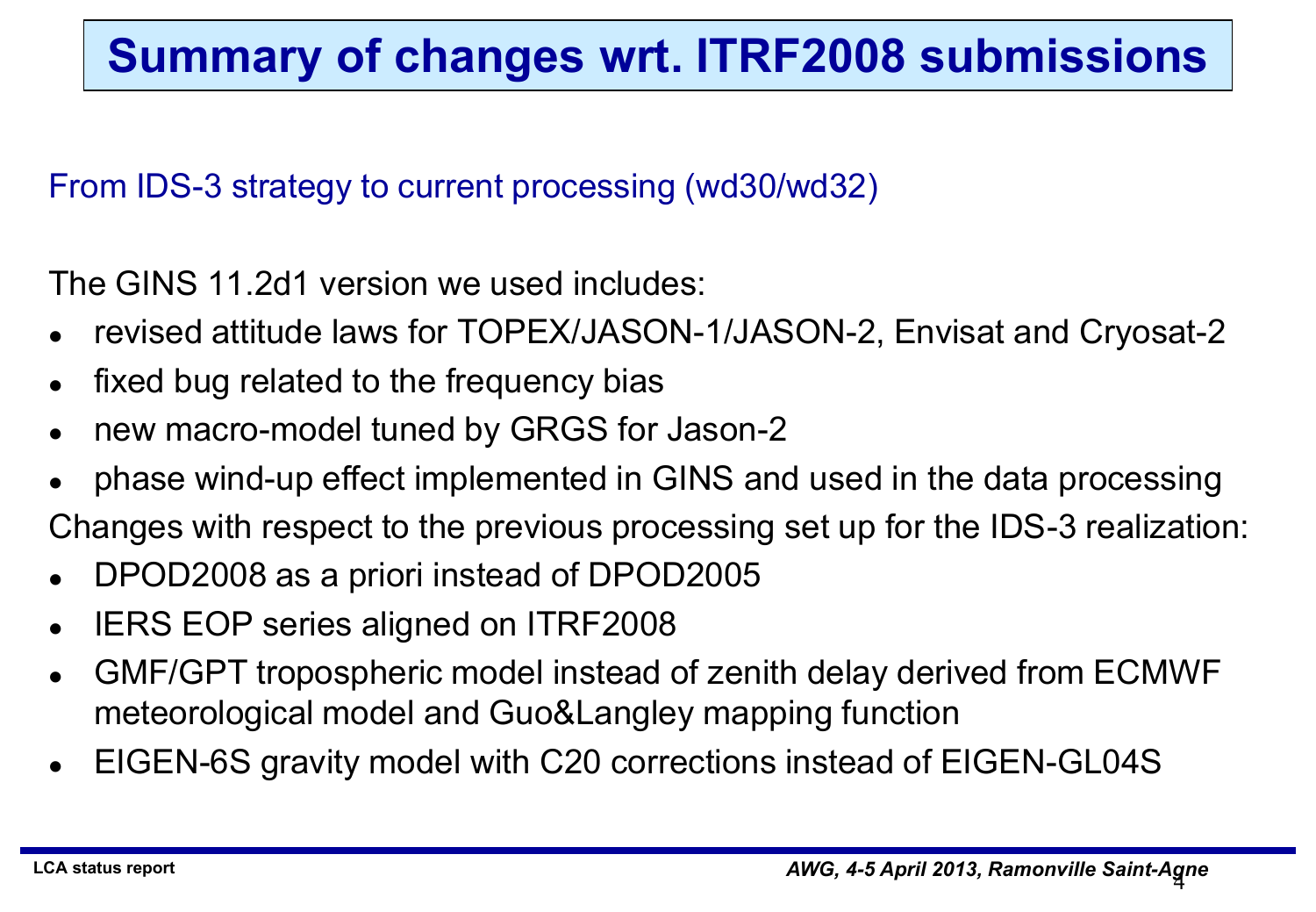#### **Summary of changes wrt. ITRF2008 submissions**

Evolutions of current processing

From week #1652 (2011/09/04)

- ITRF2005  $\rightarrow$  ITRF2008 for oceaning loading
- Correction of Jason-1 macromodel (direction normal to surfaces)

From week #1673 (2012/01/29)

- GINS 11.2d1  $\rightarrow$  GINS 12.1d1
- Switch to Non-Rotating Origin (conventions 2010)

From week #1677 (2012/02/26)

- Envisat: DORIS phase wind-up correction removed
- $HY-2A:$  SRP  $0.85 \rightarrow 1.13$
- SRP: add tight constrains for POS/EOP solutions (instead of only for POD)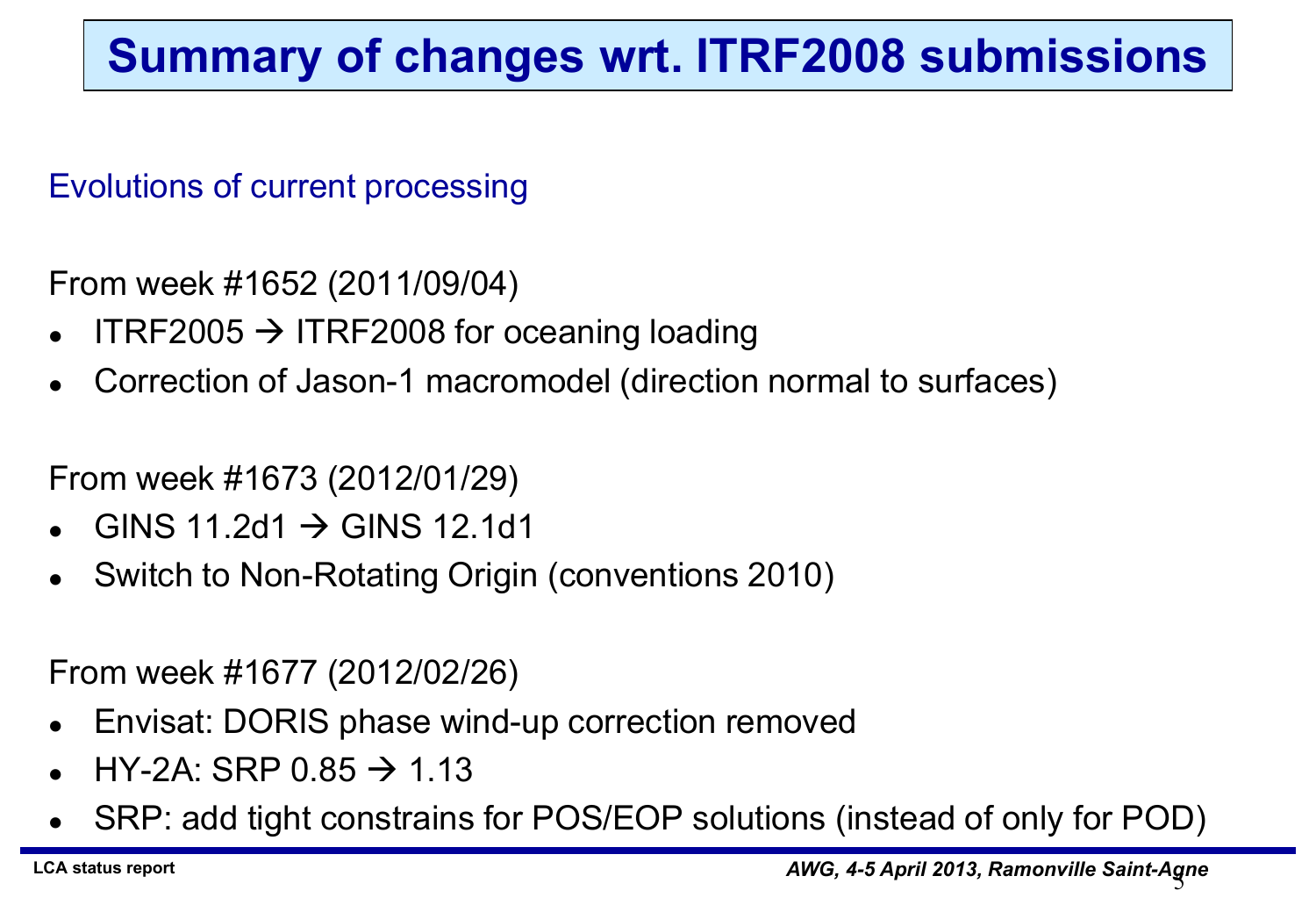#### **Summary of changes wrt. ITRF2008 submissions**

From current processing to processing for ITRF2013

Switch to GINS latest version 13.1

Update standards according to GRGS proposal (see after): To Be Discussed

Apply STAREC antenna phase law?

Revise dynamic parameters, HY-2A in particular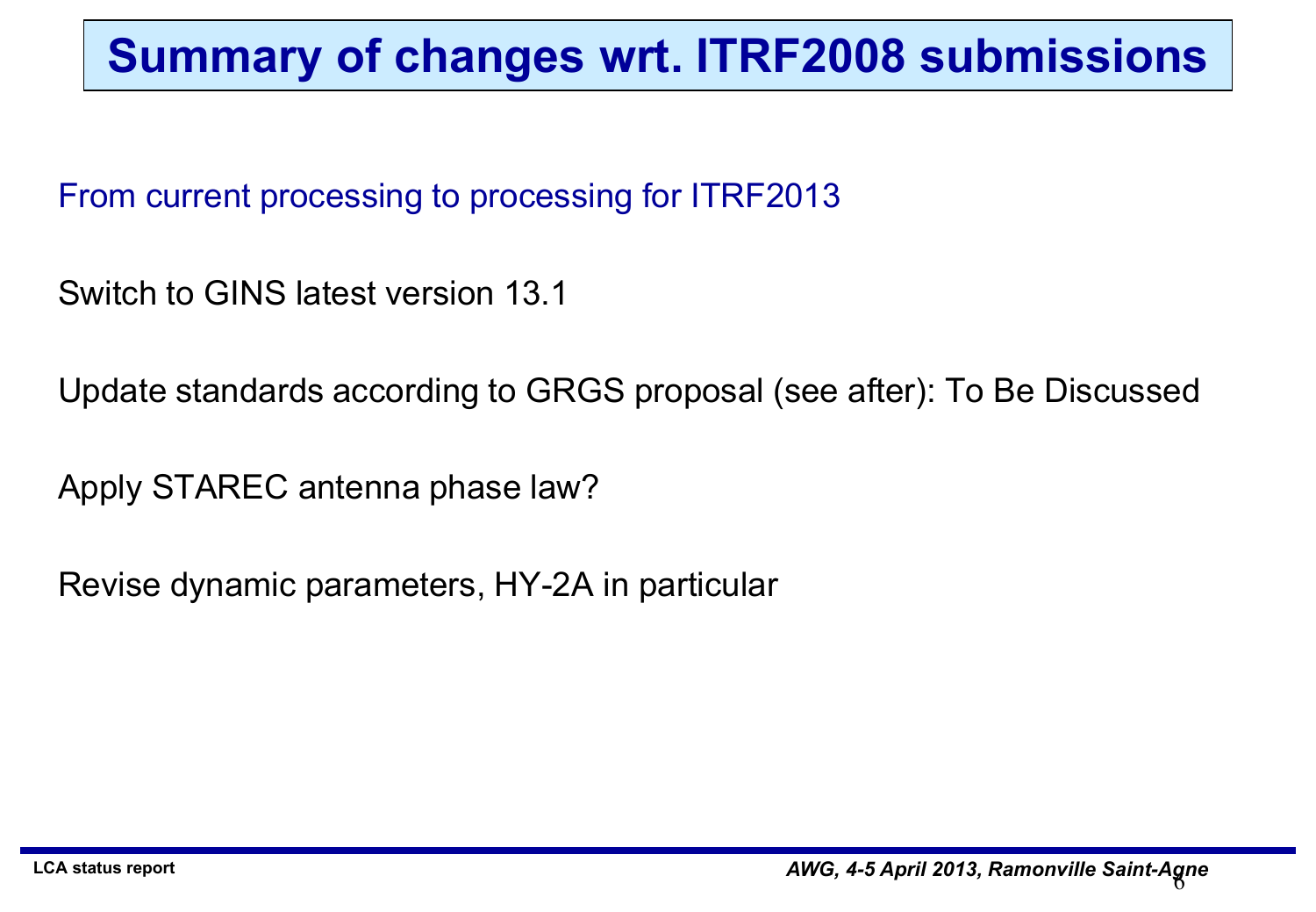### **Proposed standards for ITRF2013**

*based on the list of common standards for the GRGS ACs (DORIS, GNSS, SLR, VLBI) for submission of combined multi-technique SINEXs*

Gravitational forces:

Geopotential: EIGEN-6S2 (see JML's presentation)

Third body: JPL DE421 *(IERS conventions 2010)*

Ocean tides: FES2012

Atmospheric gravity: 3hr ERA-interim / ECMWF up to degree 50

(Atmospheric tides: none; considered through the ECMWF atmospheric data)

Non tidal oceanic gravity: TUGO R12 up to degree 50

Non gravitational forces:

Atmospheric drag: DTM 2012

Geometry:

Troposphere: + one gradient per station in North & East directions Ocean loading: FES2012

Tidal atmospheric loading: S1/S2 Ray&Ponte *(IERS conventions 2010, ITRF2013 recom.)*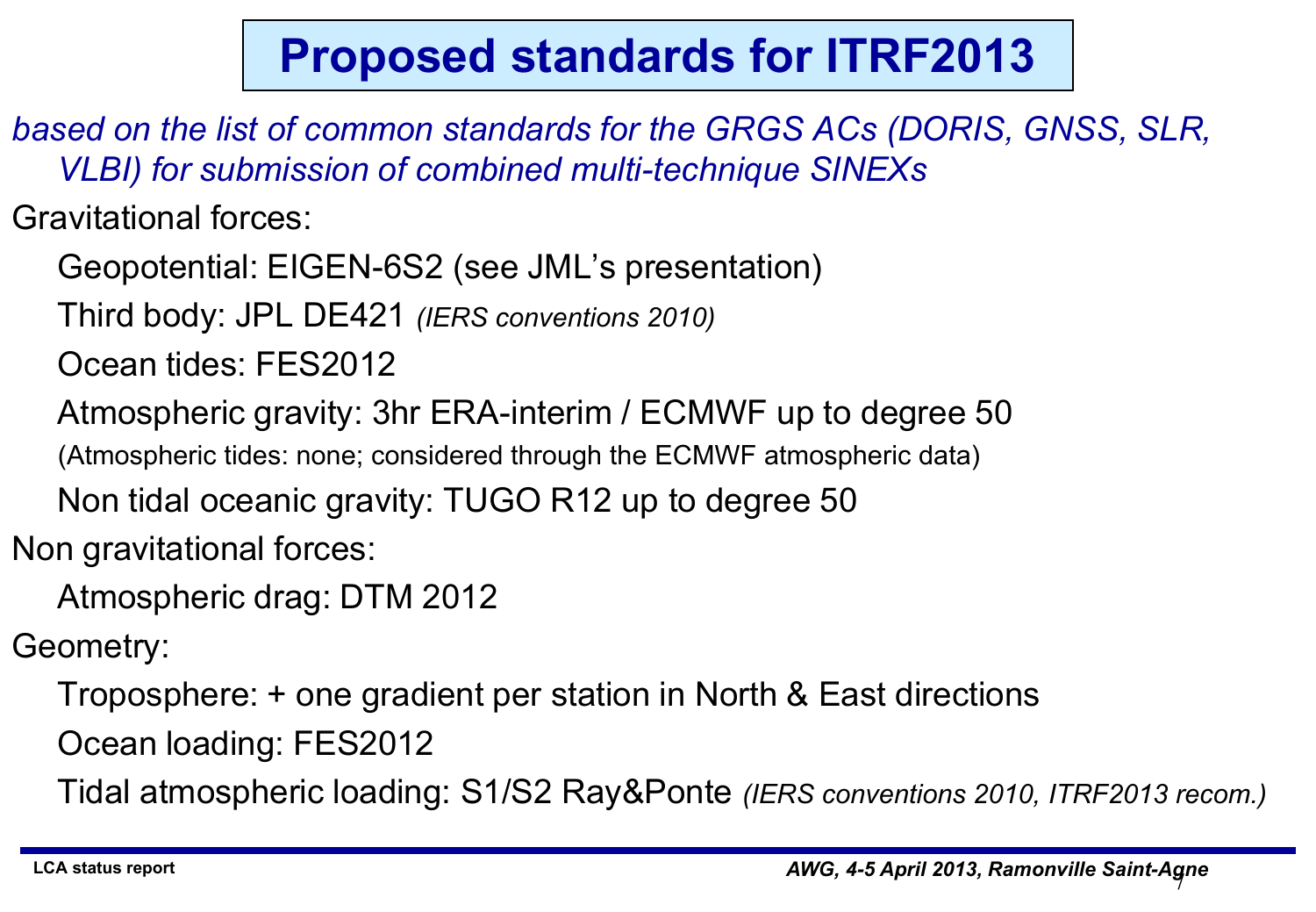#### **Processing status, time to reprocess entire series**

- New standards to test: april-may
- Reprocessing start: June
- Data processing run on Linux (GINS: one 3.5-day arc ~5 mn)
- Estimated time (POD, NEQ stacking, validation): 2-3 months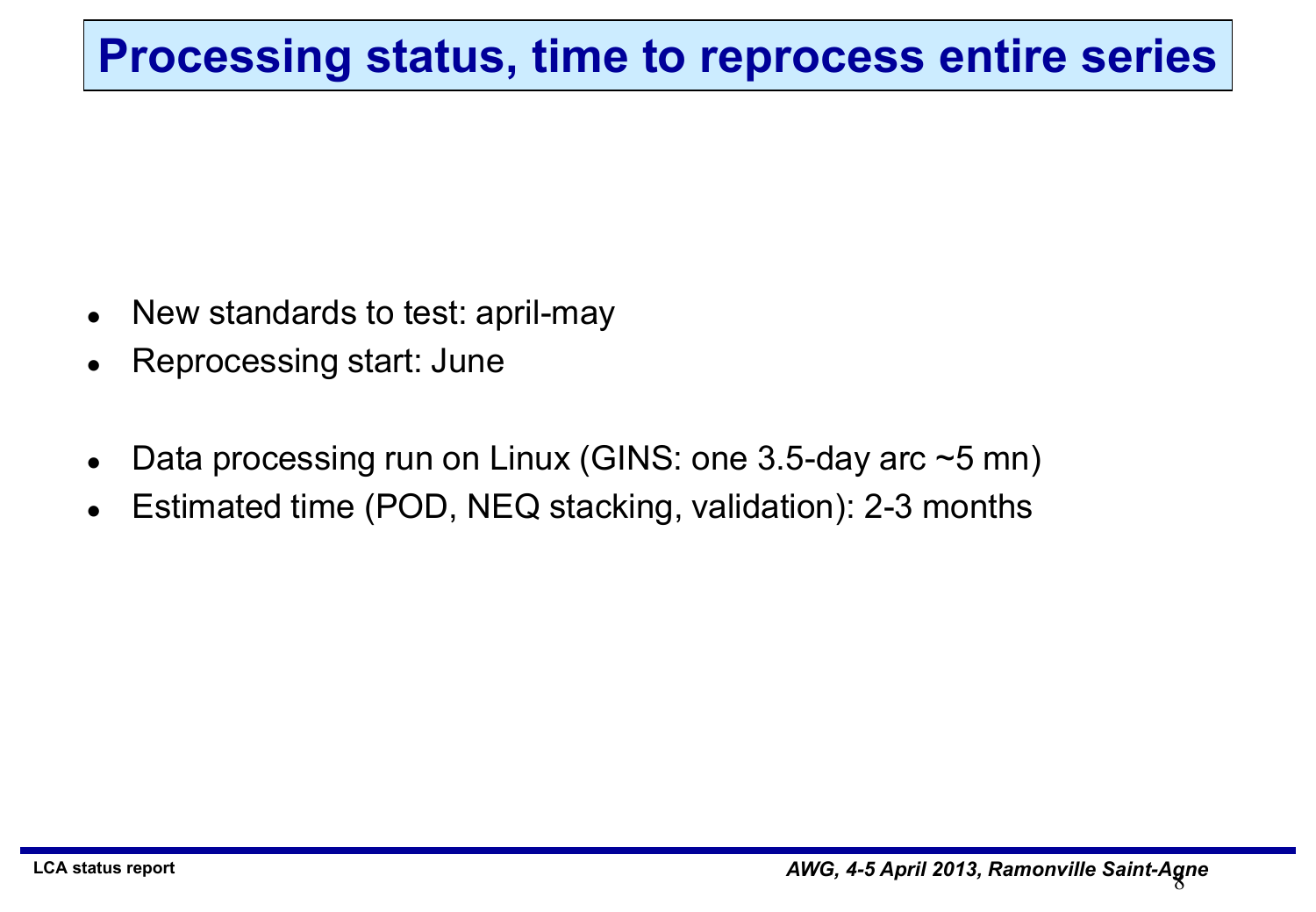#### **Open questions or issues of concern**

- POD: DORIS-only or DORIS/SLR for concerned satellites?
- Phase law for STAREC antennas?
- HY-2A?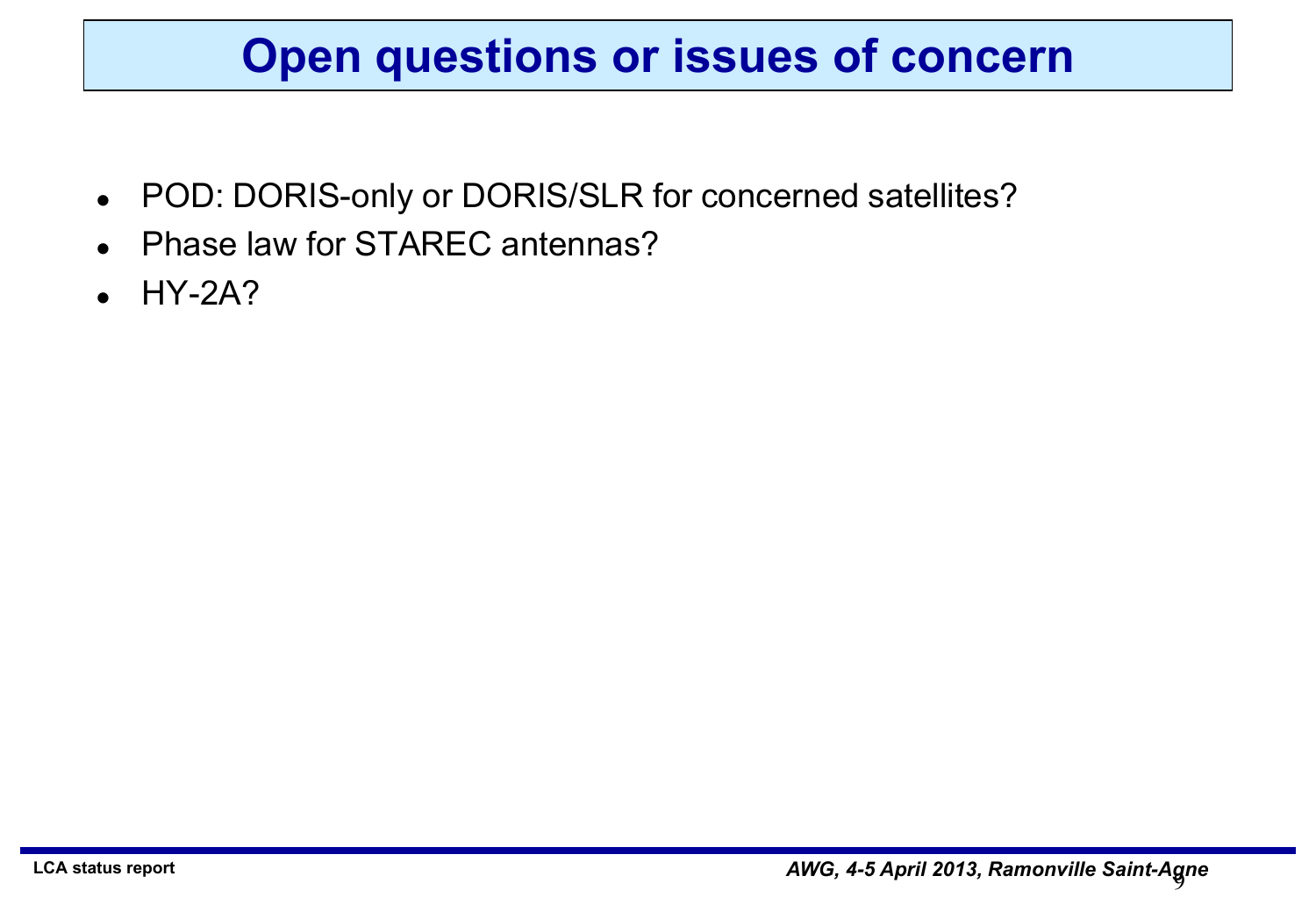# **BACK SLIDES**